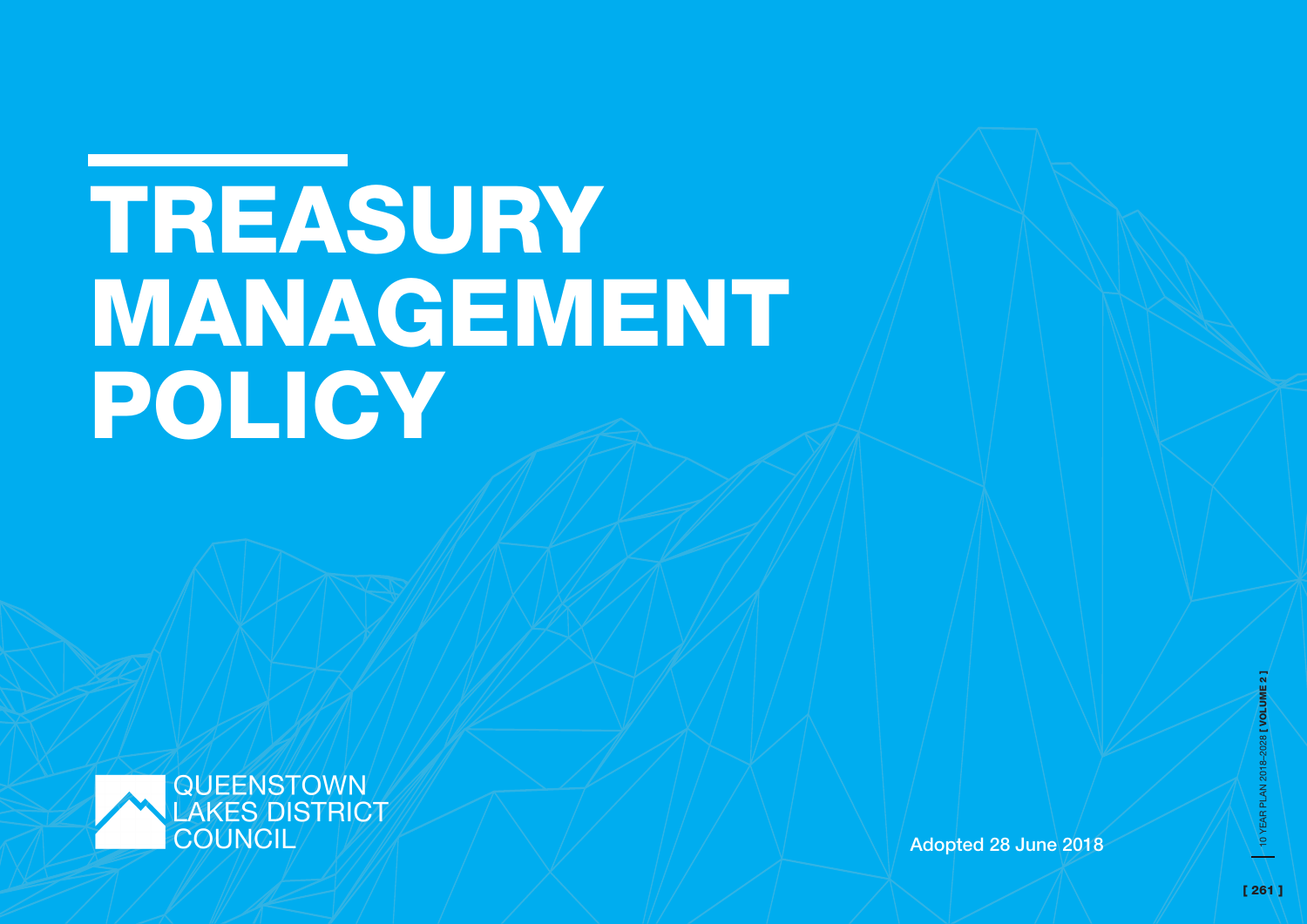# Changes to the Liability Management Policy

As a result of the significant rise in forecast debt levels in the Ten Year Plan, the Council has recently completed the assessment required to gain a formal credit rating. The international rating agency Fitch Ratings has recently announced that QLDC has attained a rating of AA- with stable outlook. This is a very pleasing result for the Council and represents a clear endorsement in QLDC and the district.

One of the advantages of having a positive rating outcome, is that the Council can now access more favourable borrowing terms. It is expected that most of the forecast debt will be borrowed from the Local Government Funding Agency (LGFA). The LGFA has certain borrowing covenants that must be adhered to. As a result of its new credit rating, QLDC will now be subject to a revised set of covenants which are only available to Councils with a credit rating of A or better. These new covenants are more permissive than those that applied before allowing QLDC to borrow more.

The Liability Management Policy must contain borrowing limits and it is logical to have these limits reflect the LGFA covenants. The existing borrowing limits in the Policy largely reflect the old LGFA covenants and the Council is proposing to update these with the revised LGFA covenants. The proposed changes are highlighted below:

| <b>QLDC Borrowing Limits</b>        | <b>Current</b><br><b>Limit</b> | <b>Limit</b> | <b>Proposed   Comment</b>                           |
|-------------------------------------|--------------------------------|--------------|-----------------------------------------------------|
| Interest expense / rates<br>income  | < 25%                          |              | <30% Per LGFA with credit<br>rating A or better     |
| Interest expense / total<br>revenue | $<15\%$                        |              | $<$ 20% Per I GFA with credit<br>rating A or better |
| Net debt / total revenue            | $<175\%$                       | $< 250\%$    | Per LGFA with credit<br>rating A or better          |
| Net debt / equity                   | <2በ%                           |              | N/A Not a relevant measure                          |

# **Definitions**

- 1 Total revenue is defined as cash earnings from rates, government grants and subsidies, user charges, interest, dividends, financial and other revenue and excludes non-government capital contributions (e.g. developer contributions and vested assets).
- 2 Net debt is defined as total consolidated debt less liquid financial assets and investments.
- 3 Liquidity is defined as external debt plus committed loan facilities plus liquid investments divided by external debt.
- 4 Net interest is defined as the amount equal to all interest and financing costs less interest income for the relevant period.
- 5 Annual rates income is defined as the amount equal to the total revenue from any funding mechanism authorised by the Local Government (Rating) Act 2002, together with any revenue received from other LGs for services provided and for which the other LGs rate.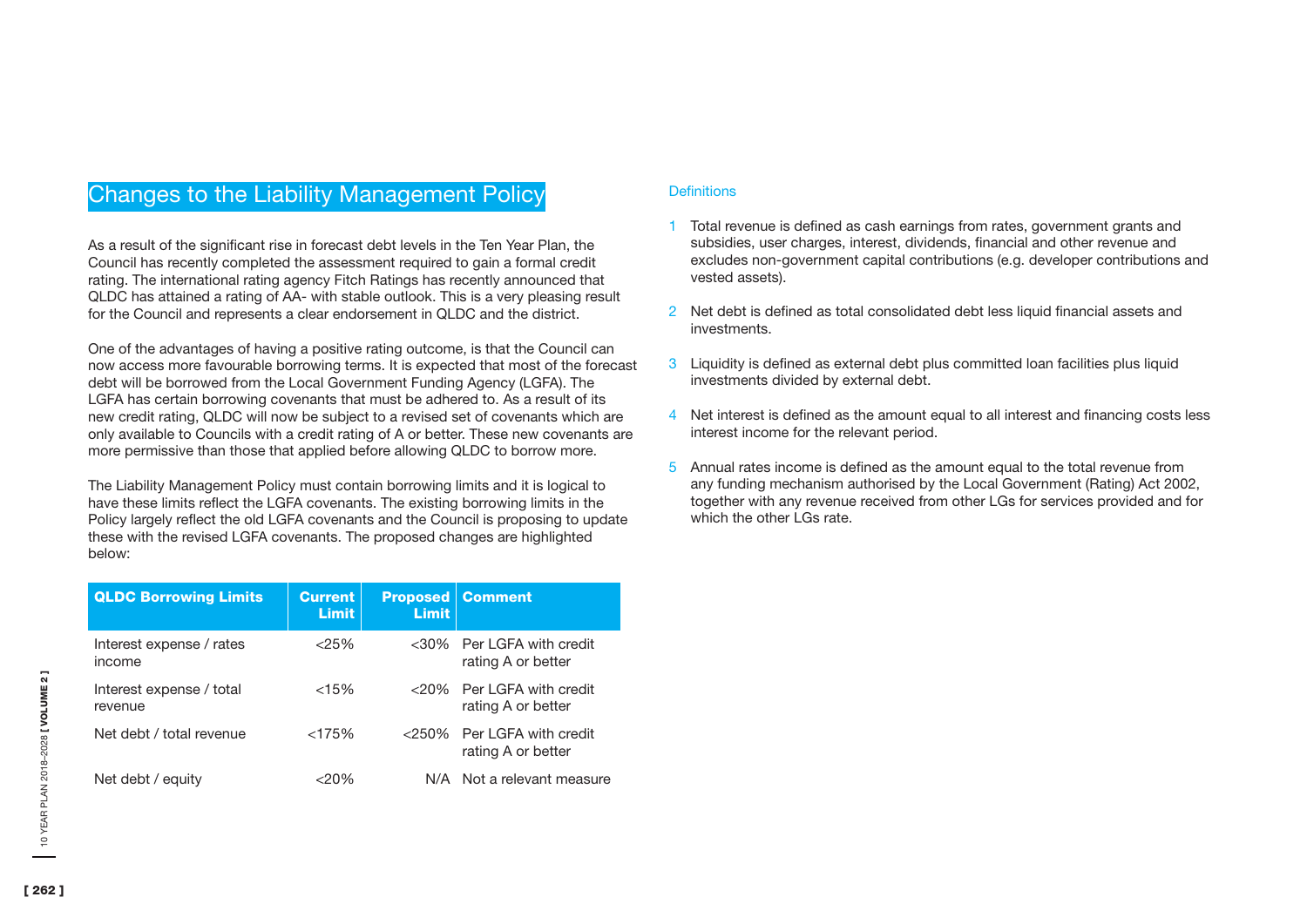# a) Liability Management Policy

# INTRODUCTION AND APPLICATION

#### Introduction

This liability management policy has been prepared pursuant to sections 102(4)(b) and 104 of the Local Government Act 2002.

The Council's borrowing programme for any particular year will be approved as part of the Council's annual planning process, which is affected by projections made in the Ten Year Plan.

Generally, borrowing will be identified as a funding mechanism only for capital or long term projects which will provide benefits into the future.

The only borrowing to meet operating costs will be the use of overdraft facilities or other short term facilities to cover temporary fluctuations in cash flow.

# GENERAL PROVISIONS

#### Borrowing Limits

The Council's borrowing limits are:

| Limits                           | <b>Acceptable Range</b> |
|----------------------------------|-------------------------|
| Interest expense / rates income  | $<$ 30%                 |
| Interest expense / total revenue | $<$ 20%                 |
| Net debt / total revenue         | $< 250\%$               |

For the purpose of calculating the limits above:

1 Total revenue is defined as cash earnings from rates, government grants and subsidies, user charges, interest, dividends, financial and other revenue and excludes non-government capital contributions (e.g. developer contributions and vested assets).

- 2 Net debt is defined as total consolidated debt less liquid financial assets and investments.
- 3 Liquidity is defined as external debt plus committed loan facilities plus liquid investments divided by external debt.
- 4 Net interest is defined as the amount equal to all interest and financing costs less interest income for the relevant period.
- 5 Annual rates income is defined as the amount equal to the total revenue from any funding mechanism authorised by the Local Government (Rating) Act 2002, together with any revenue received from other LGs for services provided and for which the other LGs rate.

# FORM OF BORROWING

The Council may obtain funding utilising the following methods:

- > Bank debt
- > Capital market issuance comprising fixed rate bonds, medium term notes and floating rate notes.

# Local Government Funding Agency (LGFA)

Despite anything earlier in this Policy, the Council may borrow from the New Zealand LGFA and, in connection with that borrowing, may enter into the following related transactions to the extent it considers necessary or desirable:

- > contribute a portion of its borrowing back to the LGFA as an equity contribution to the LGFA:
- > provide guarantees of the indebtedness of other local authorities to the LGFA and of the indebtedness of the LGFA itself;
- > commit to contributing additional equity (or subordinated debt) to the LGFA if required: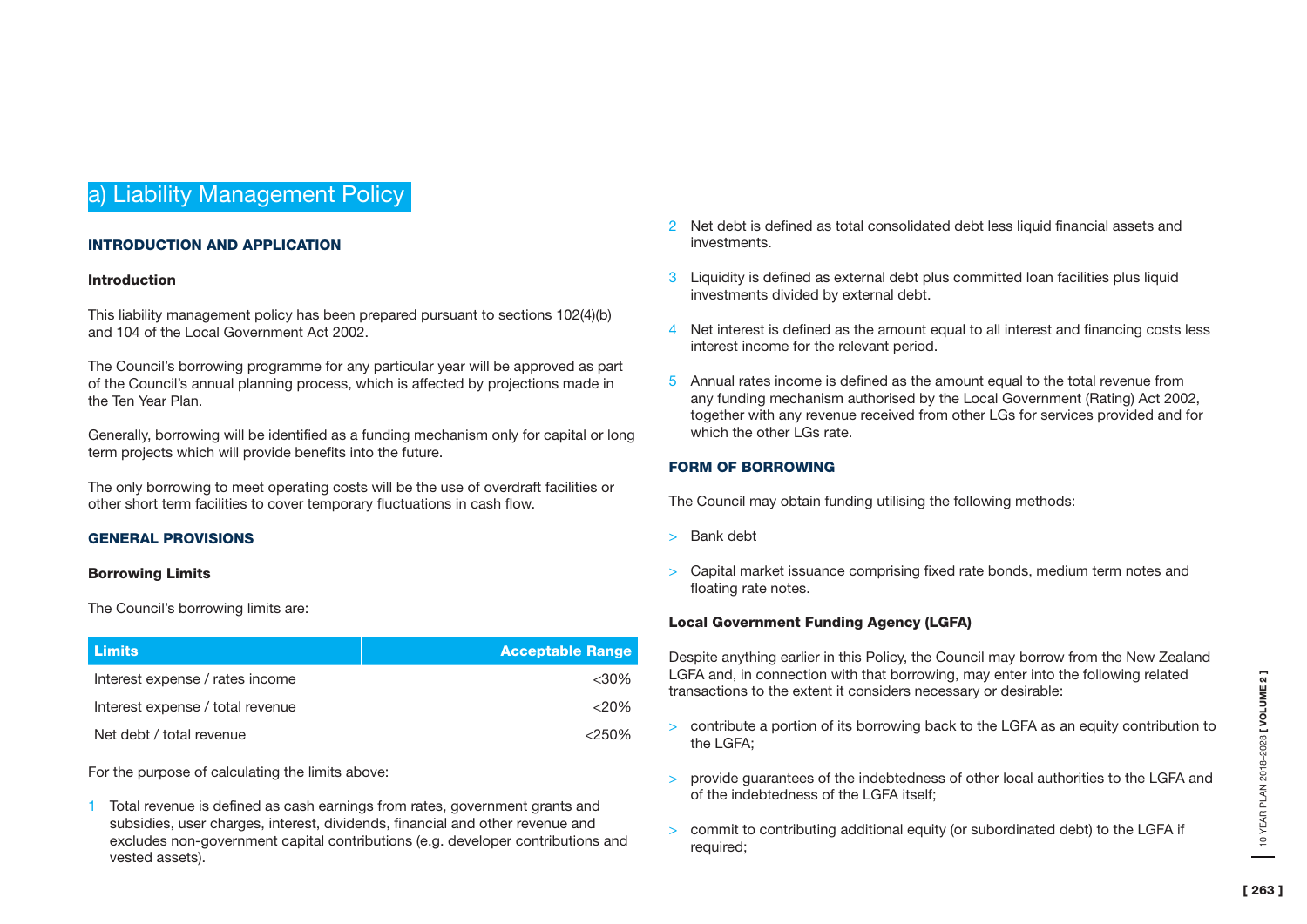- > subscribe for shares and uncalled capital in the LGFA; and
- > secure its borrowings from the LGFA and the performance of other obligations to the LGFA or its creditors with a charge over the Council's rates and rates revenue.

# Hire Purchase, Deferred Purchase and Trade Credit

These arrangements are not considered to be borrowing under the terms of the Act.

# **Other**

Instruments not specifically referred to in this policy may only be used with specific Council approval.

# **Security**

It is the Council's general policy to offer security for its borrowing by way of negative pledge or a charge over its rates.

In the normal course, the Council's policy is not to offer security over any of the other assets of the Council. However:

- > where borrowing is by way of finance lease, or some other form of trade credit under which it is normal practice to provide security over the asset concerned; or
- > where the Council considers doing so would help further its community goals and objectives, the Council may decide to offer security over the asset.

# POLICIES

# Interest Rate Exposure Policy

The Council will manage its borrowing activities prudently in the best interests of the district, its inhabitants and ratepayers. In furtherance of this goal, Council will keep the following objectives firmly in mind:

> Ensure the Council's continued ability to meet its debts in an orderly manner as and when they fall due in both the short and long term, through appropriate liquidity and funding risk management.

- > Arrange appropriate funding facilities for the Council, ensuring they are at market related margins utilising bank debt facilities and/or capital markets as appropriate.
- > Maintain lender relationships and the Council's general borrowing profile in the local debt and, if applicable, capital markets, so that the Council is able to fund itself appropriately at all times.
- > Control the Council's cost of borrowing through the effective management of its interest rate risk, within the interest rate risk management limits established by the LMP.
- > Ensure compliance with any financing/borrowing covenants and ratios.
- > Maintain adequate internal controls to mitigate operational risks.
- > Produce accurate and timely information that can be relied on by senior management and Council for control and exposure monitoring purposes in relation to the debt raising activities of the Council.

Prudent selection of funding instruments and mix should help the Council achieve its low debt servicing costs and risk minimisation objectives.

# Debt Repayment Policy

It is the Council's general policy to repay debt as it falls due. This will be repaid from accumulated funds, reserve funds, contributions, land sales or a combination of these methods depending on the project the loan was raised for. If the loan was raised for a period less than a term the Council considers appropriate for the project, part of the balance will be financed with new debt.

The Council may repay debt before maturity in special cases where the circumstances suggest that this would be in the best interest of residents and ratepayers.

Total debt levels are determined through the Ten Year Plan and Annual Plans.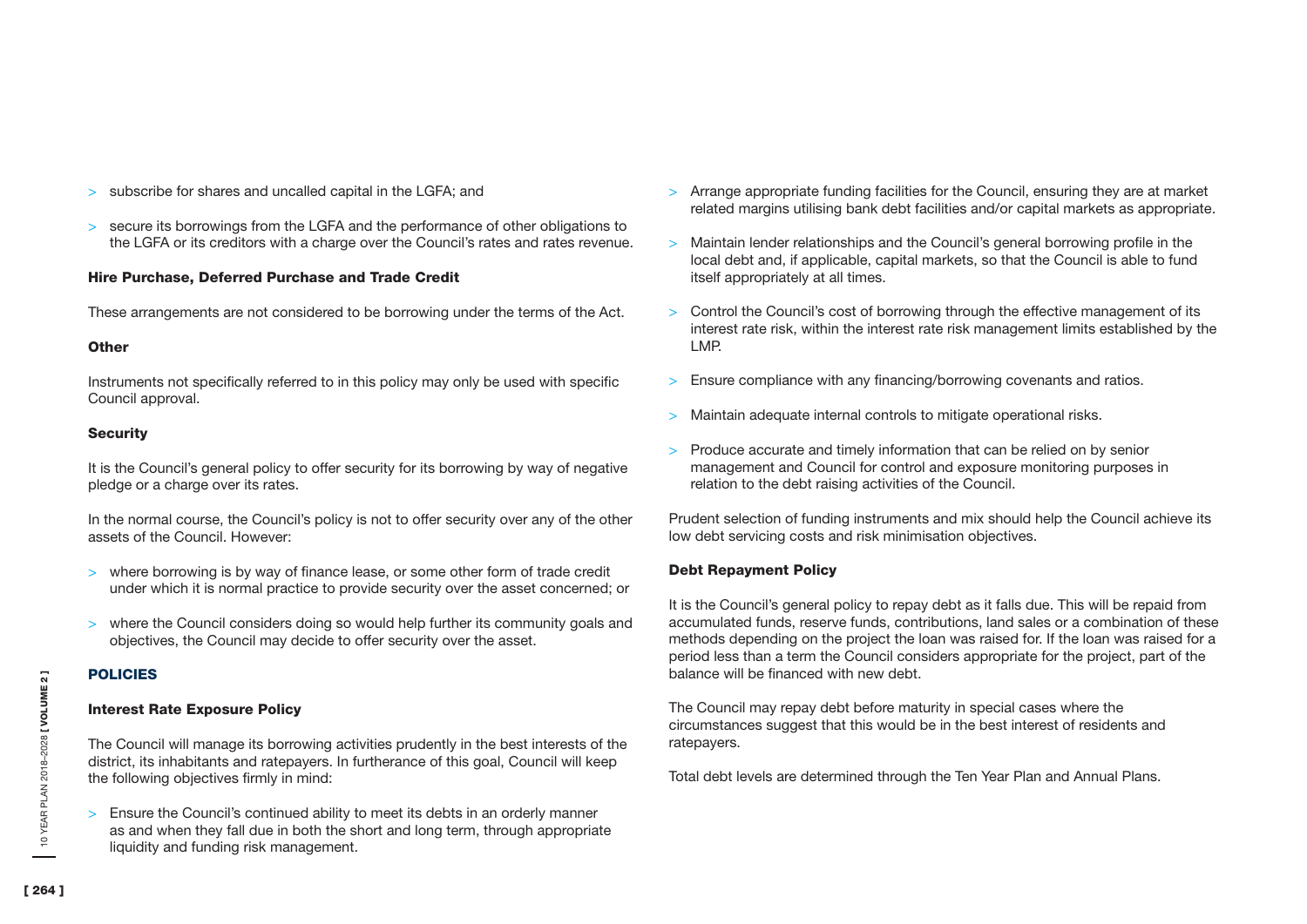#### Liquidity Policy

The Council will strive to ensure the timely availability of funds to meet the Council's various expenditure needs, preferably without incurring penalties or holding unnecessary cash reserves. The Council will:

- > match revenue requirements with expenditure streams, ensuring any timing differences, if any, are favourable for the Council;
- > ensure replacement funds are available no later than the debt repayment date;
- > avoid concentration of debt maturity dates no more than \$50m or 50% of debt, whichever is the lesser, can be subject to refinancing in any 12 month period;
- > the Council must maintain liquidity (committed funding lines and cash on deposit) of not less than 110% of projected core debt.

Core debt is defined as that contained in the Annual Plan or as otherwise determined by the Chief Financial Officer.

# Credit Exposure Policy

The Council will only enter incidental arrangements with credit worthy counter parties.

Credit worthy counterparties are selected on the basis of their current Standard and Poors (S&P) rating which must be A- or better or the Moody's or Fitch equivalents.

# OTHER MATTERS

# Borrowing for Cash Management Purposes

This section applies to what might be described as borrowing to manage day to day fluctuations in cash flow.

The Council will maintain an overdraft facility not exceeding a limit of \$500,000 for day to day cash management purposes.

The Council may maintain a standby credit facility for urgent financing in emergencies.

#### Incidental Arrangements

'Incidental arrangement' is defined to mean:

- A. A contract or arrangement for the management, reduction, sharing, limiting, assumption, offset, or hedging of financial risks and liabilities in relation to any investment or investments or any loan or loans or other incidental arrangement, whether or not that contract or arrangement involves:
	- I the expenditure, borrowing, or lending of money; or
	- II the local authority undertaking to make payments in exchange for another person undertaking to make payments to the local authority; or
	- III the creation or acquisition or disposal of any property or right; or
- B. A contract or arrangement with any bank, financial institution, or other person providing for any person to act as underwriter, broker, indemnifier, guarantor, accommodation party, manager, dealer, trustee, registrar, or paying, fiscal, or other agent for, or in connection with, any loan or investment.

# **Hedging**

Hedging instruments may be used for risk management purposes, on advice from financial advisors.

The following table details the Fixed Rate Hedging Percentages which shall apply to the projected core debt of the Council:

|              |       | Minimum Fixed Rate Amount   Maximum Fixed Rate Amount |
|--------------|-------|-------------------------------------------------------|
| 0 - 2 Years  | 50%   | 100%                                                  |
| 2 - 5 Years  | 25%   | 80%                                                   |
| 5 - 10 Years | $0\%$ | 60%                                                   |

That the following interest rate risk management instruments may be used to manage the core debt of the Council: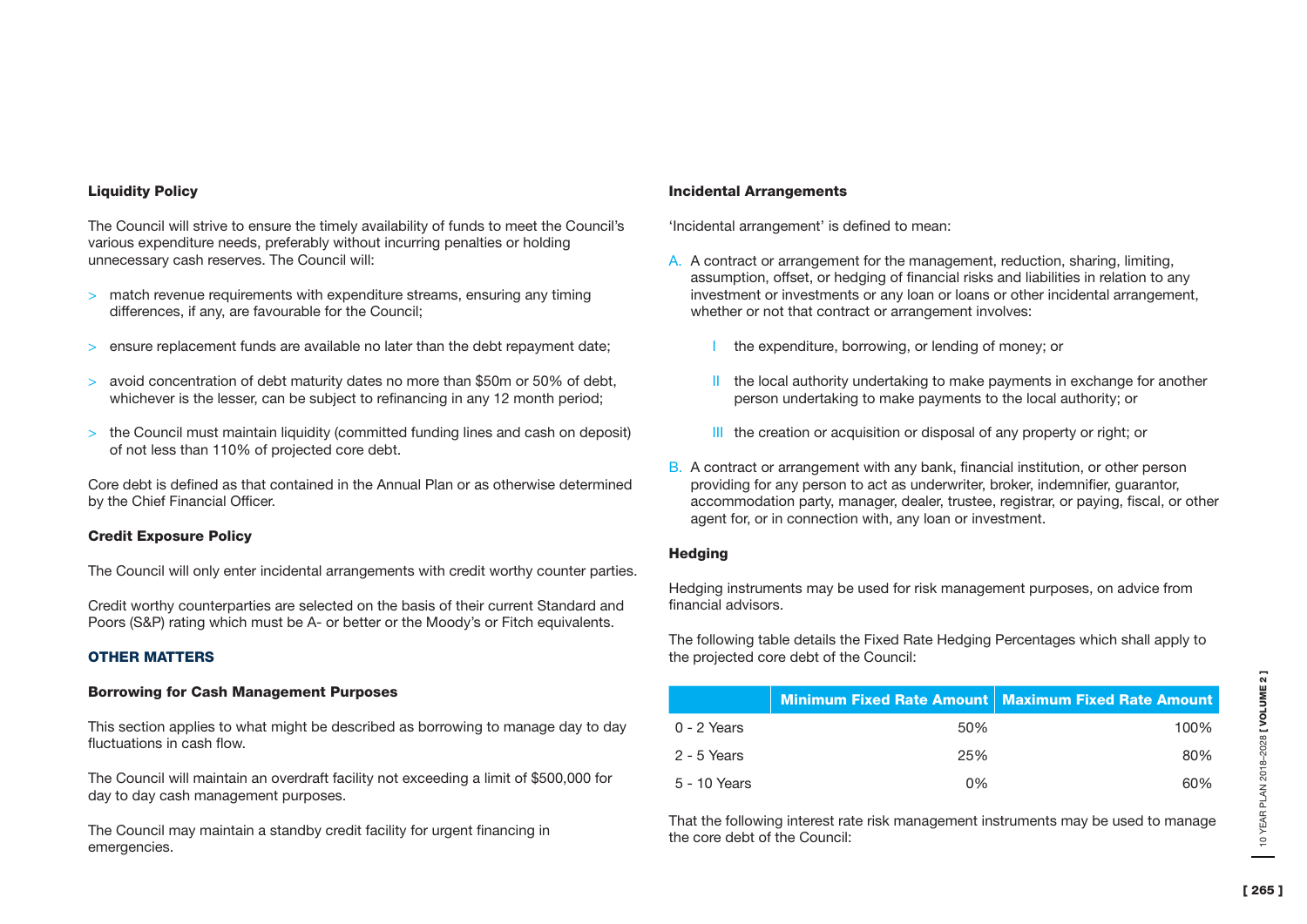- B. Swaptions (options on swaps).
- C. Interest rate options, including collar type structures but only in a ratio of 1:1.
- D. Forward rate agreements.

Options on hedging floating rate debt with an exercise rate greater than 2.00% above the equivalent period interest rate at the time of inception cannot be counted as part of the fixed rate cover percentage calculation. For example a three year cap at 6.00% would only count as a fixed rate hedge if the underlying swap rate was greater than 4.00%.

# Agents

The Council may appoint only reputable persons or companies to fulfil the following roles:

- > Registrars/paying agents
- > Brokers
- > Trustees

# **Other**

Other forms of incidental arrangement may only be entered into with a specific resolution of the Council.

# b) Investment Policy

# **GENERAL**

# Introduction

This investment policy has been prepared pursuant to sections 102(4)(c) and 105 of the Local Government Act 2002. It applies to the management of the Council's financial and equity investments.

# **Overview**

The Council has a variety of investments which at any time may include cash, trust funds, special funds, shares, property held for investment purposes and financial reserves.

These investments are acquired, held and realised by the Council in furtherance of the community goals and objectives which are identified in the Ten Year Plan and each Annual Plan.

In managing its investments the Council is not driven by commercial considerations alone. As a public body the Council is accountable to the community in terms of community health, safety, benefit and well-being and these considerations may lead to the Council making investment decisions which would not have been made on commercial/financial considerations alone.

In managing its investments in accordance with its general policy the Council seeks to:

- > achieve the goals and objectives set out in the Ten Year Plan and the Annual Plan.
- > balance the protection of its investment with maximising investment return.
- > ensure investments are of a type which provide the Council with funds when required.

# POLICIES

# Mix of Investments

| <b>Nature of Investment</b> | <b>Term</b> | <b>Rationale for retention</b>                                         |
|-----------------------------|-------------|------------------------------------------------------------------------|
| Cash investments            | Short term  | To meet cash flow requirements                                         |
| Shares/equity               | Long term   | To support the strategic objectives of the<br>Council and the district |
| Investment property         | Variable    | To provide a commercial return to the<br>Council                       |